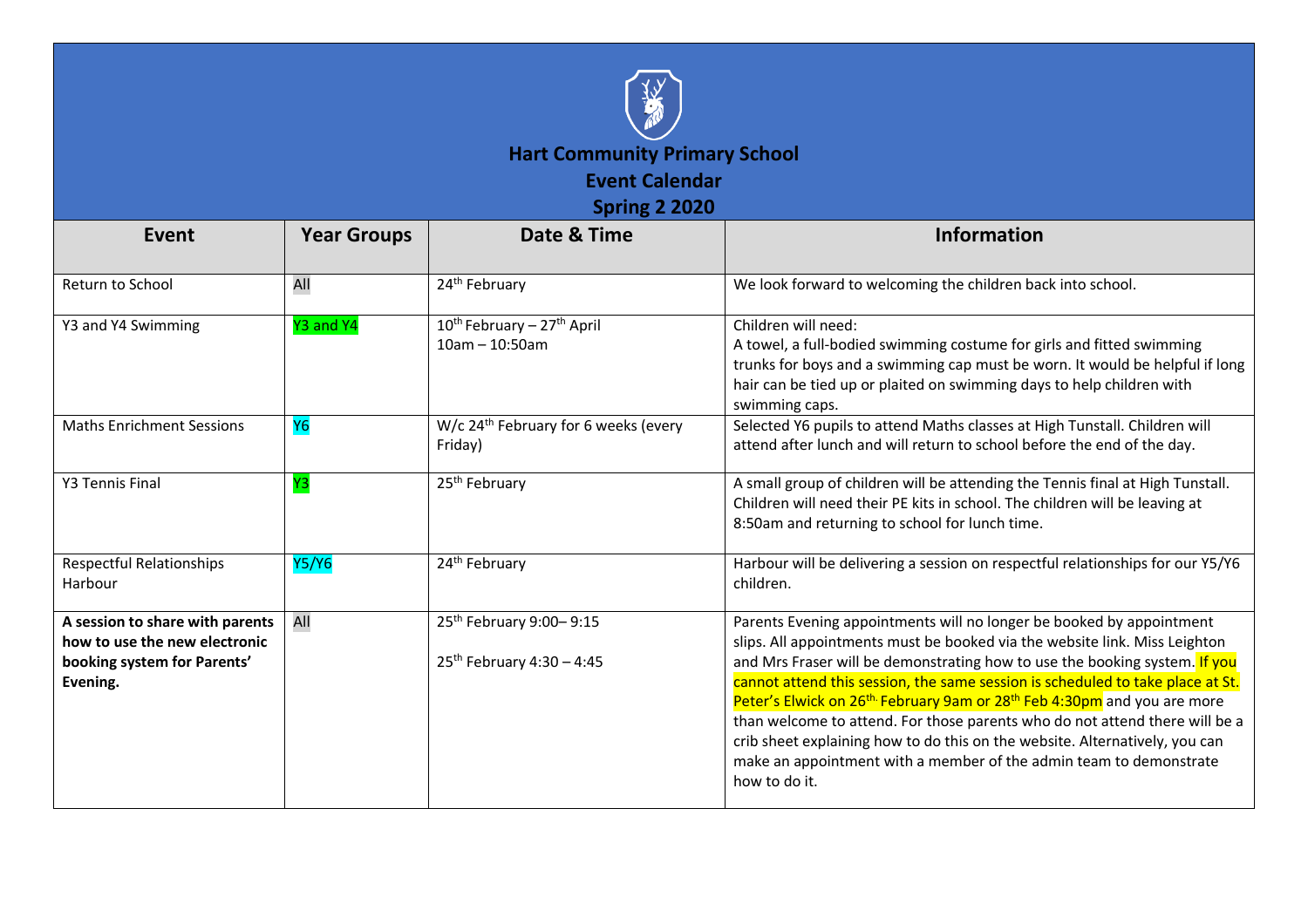| Rail Safety Talk                               | Y5/Y6         | 27 <sup>th</sup> February                | Gary Sykes will be delivering a rail safety talk for our Y5/Y6 children.                                                                                                                                                                                                                                                                       |
|------------------------------------------------|---------------|------------------------------------------|------------------------------------------------------------------------------------------------------------------------------------------------------------------------------------------------------------------------------------------------------------------------------------------------------------------------------------------------|
| Gary Sykes                                     |               |                                          |                                                                                                                                                                                                                                                                                                                                                |
| Y5 Dodgeball                                   | <b>Y5</b>     | 27 <sup>th</sup> February                | A small group of children will be attending a Dodgeball competition at High<br>Tunstall. Children will need their PE kits in school. The children will have their<br>lunch before they leave and will be returning to school for 2:30pm.                                                                                                       |
| <b>Accelerated Reader Event for</b><br>Parents | Y3-Y6 Parents | $27^{th}$ February 3:30 - 4:00           | Parents are invited into school to find out about the Accelerated Reader<br>programme.                                                                                                                                                                                                                                                         |
| Y5/Y6 Federation Football                      | <b>Y5/Y6</b>  | 28 <sup>th</sup> February                | A small group of children will be attending Federation Football at the Sports<br>Domes. Children will need their PE kits in school. They will be leaving at 1pm<br>and returning to school for 3:30.                                                                                                                                           |
| Y1/Y2 Teesmouth Field Centre<br>Trip           | <b>Y1/Y2</b>  | 28 <sup>th</sup> February                | Year 1 and Year 2 children will be going on a trip to Teesmouth Field Centre<br>for the day. Children will be needing a packed lunch. All children to have a<br>warm, waterproof coat, wear school jumper and comfy, warm bottoms,<br>wellies, hat and gloves. Further information will be on ParentPay.                                       |
| <b>Ford Castle Residential</b>                 | Y3/Y4         | 4th- 6 <sup>th</sup> of March            | For any further details please see Mrs Jones.                                                                                                                                                                                                                                                                                                  |
| World Book Day                                 | All           | 5 <sup>th</sup> March                    | The children are invited to come into school dressed as a word/its meaning<br>rather than a character/ book. A book in a jar competition will be held. If<br>your child wishes to enter the competition, please design and create your<br>entries at home and bring into the school on the day. For further information<br>speak to Mrs James. |
| Commonwealth Event                             | <b>Y5</b>     | March 9 <sup>th</sup>                    | A child will be invited to represent the school at the Mayor of the Council's<br>Commonwealth Event at the Civic Centre in Hartlepool.                                                                                                                                                                                                         |
| <b>Sport Relief</b>                            | <b>ALL</b>    | March 9 <sup>th</sup>                    | Sport Relief brings the nation together to get active and raise life changing<br>amounts of money through the power of sport. More information from Mrs<br>Jones to follow.                                                                                                                                                                    |
| Y3/Y4 Sports Hall Athletics                    | Y3/Y4         | 10 <sup>th</sup> March<br>$12:30 - 2:30$ | A small group of children will be attending athletics. Children will need their<br>PE kits in school. The children will have their lunch before they leave and will<br>be returning to school for 2:30.                                                                                                                                        |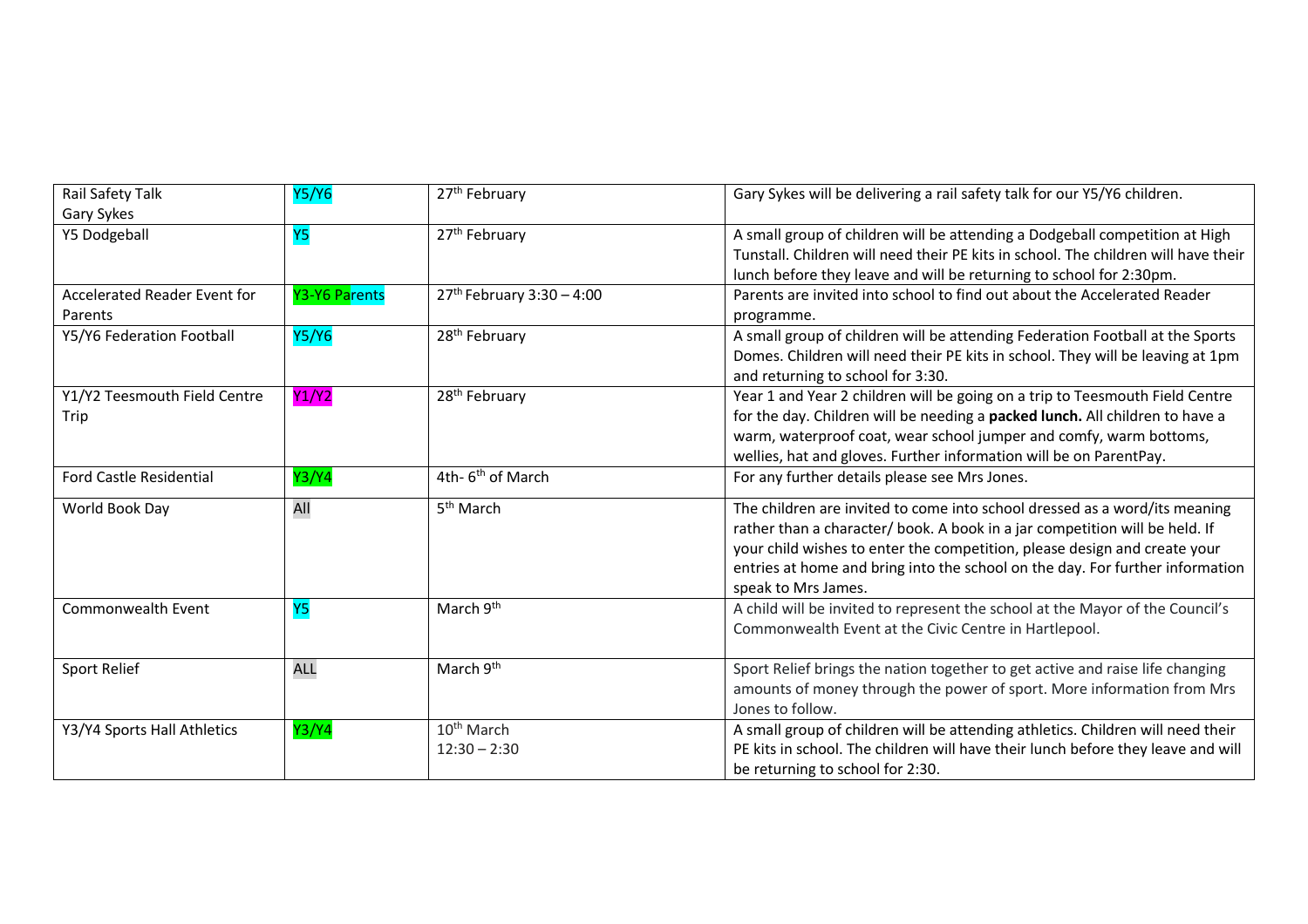| <b>SENDCo Meetings</b>                                      | <b>ALL</b>   | 10 <sup>th</sup> March                                                                                                     | Time slots will be available on our school website. However, if these slots are<br>inconvenient an appointment can be made with Mrs Thompson at mutually<br>convenient times throughout the school year.                                                                                                                  |
|-------------------------------------------------------------|--------------|----------------------------------------------------------------------------------------------------------------------------|---------------------------------------------------------------------------------------------------------------------------------------------------------------------------------------------------------------------------------------------------------------------------------------------------------------------------|
| Gabriele Keenagan MBE<br>'Memories of a teenage<br>refugee' | <b>Y5/Y6</b> | 11 <sup>th</sup> March at St Peter's Elwick<br>1:15                                                                        | An amazing opportunity for our children to meet Gabriele Keenagan MBE a<br>93-YEAR-OLD grandmother who settled in the North-East after being forced<br>to flee Nazi Europe as a child. Gabriele will be sharing the story of how she<br>escaped on a Kindertransport train to England. Parents also welcome to<br>attend. |
| Living Eggs                                                 | <b>EYFS</b>  | 16 <sup>th</sup> March                                                                                                     | We are very excited to have our living eggs delivered to school!<br>Our children will be experiencing life cycles growth and development as we<br>watch, nurture and care for our chicks.                                                                                                                                 |
| Snappy Spring - Jane                                        | Y1/Y2        | 16 <sup>th</sup> March<br>$9 - 12$                                                                                         | Snappy Spring will take place at Hartlepool Borough Hall on the Headland<br>(morning only). Adults must pay £1 on the door and children are free.<br>Children will be returning to school in time for dinner. For information on<br>times for parents to arrive please see Miss Sturrock closer to the event.             |
| Internet Safety Talk for parents                            | <b>ALL</b>   | 17th March 9am St. Peter's Elwick<br>17 <sup>th</sup> March 5pm Hart Primary<br>20 <sup>th</sup> March at 9am Hart Primary | PC Eric Barrett from Cleveland Police will be putting on a workshop about<br>internet safety. He will be sharing the importance of internet safety and how<br>we can support our children with this. There are 3 sessions available for<br>parents to attend two at Hart and one at St. Peter's Elwick.                   |
| Y1/Y2 Sports Hall Athletics                                 | Y1/Y2        | 19 <sup>th</sup> March<br>$12:30 - 2:30$                                                                                   | A small group of children will be attending athletics. Children will need their<br>PE kits in school. The children will have their lunch before they leave and will<br>be returning to school for 2:30.                                                                                                                   |
| Ladies' Day                                                 | <b>EYFS</b>  | 20 <sup>th</sup> March                                                                                                     | Mums, grandmas and carers will be invited into EYFS for a session dedicated<br>to Ladies' Day. The children will be making cards and sharing a gift. There will<br>also be the opportunity to buy some sentimental trinkets.                                                                                              |
| Y3/Y4 Skipping                                              | Y3/Y4        | 20th March<br>$12:45 - 3:45$<br>Returning back to school at 4:10                                                           | Children can come in their PE kits on the morning. Children will need a<br>packed lunch, a coat, hair needs to be tied back and no jewellery. Children<br>would also benefit from bringing an extra bottle of water for during the<br>event. More information available of ParentPay.                                     |